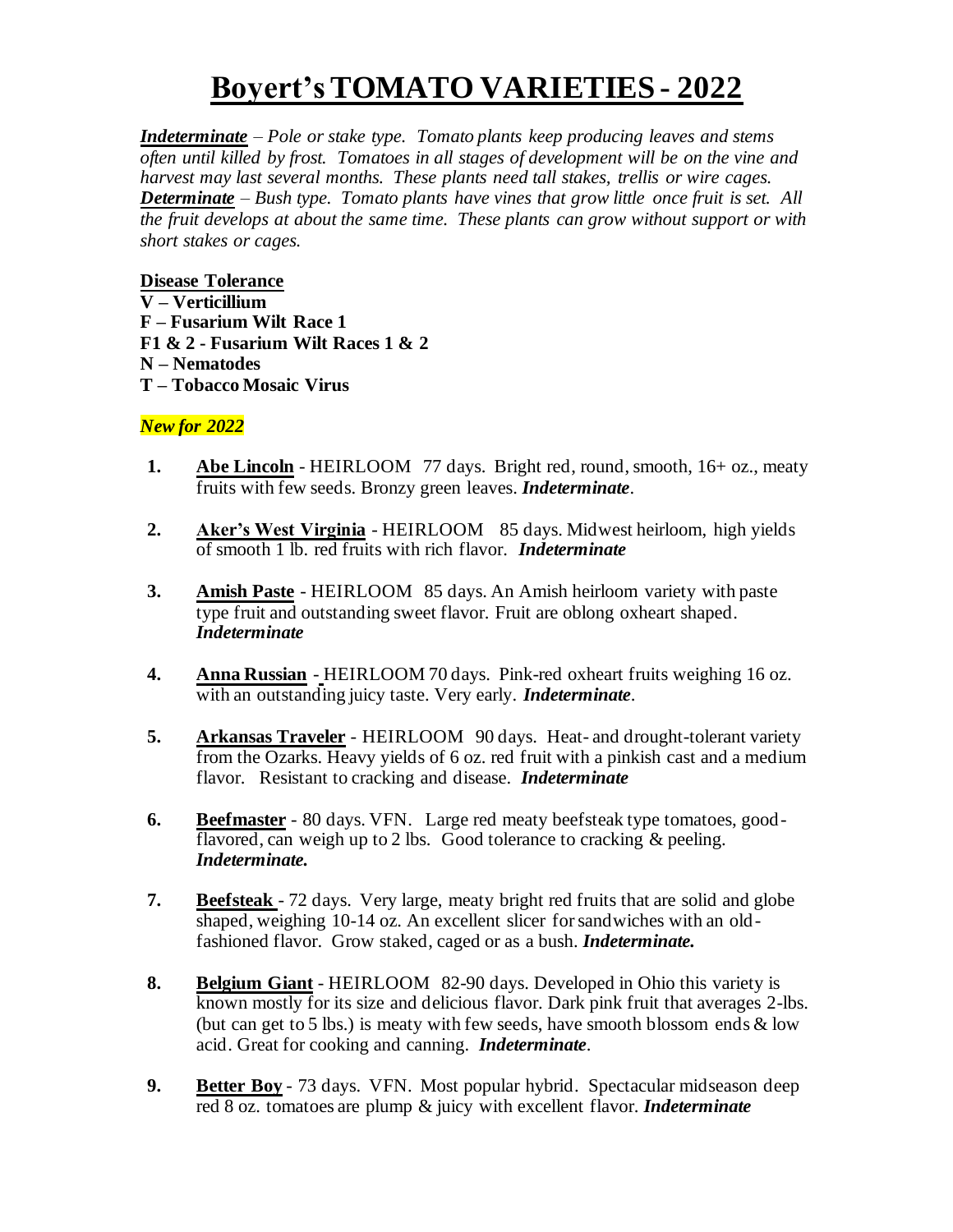- **10. Better Bush** 70-75 days. Compact plants grow just 3-3.5' tall making them excellent for containers and small spaces. Long harvest season. 5 oz. fruits have a juicy consistency and great garden-fresh flavor! *Determinate*
- **11. Big Beef** 73 days VF1&2NT. **1994 All-American Selection Winner**. Best All around tomato. Old-fashioned rich flavor, large (10-12 oz.) red fruits. Grows in any climate. Large yields – *Indeterminate*
- **12. Big Boy (Burpee)** 78 days. Perfect, large red fruits weigh in at 8-9 ounces with many reaching 1 pound or more, has a wonderful aroma and rich flavor. Healthy, *indeterminate* vines produce all summer long.
- **13. Big Mama –** 80 days. **All American Selection Winner** Enormous, paste-type, plum-shaped tomato that is meaty and practically seedless with fruits up to 5" long and 3" across, 5-6 oz. *Indeterminate*
- **14. Biltmore** 70 days. Large 10 oz., very firm fruit with good crack tolerance. A terrific tomato for canning, juicing, or eating fresh. *Semi determinate*
- **15. Black Cherry** –65 days. Round 1", nearly black tomatoes with a dark interior and a rich flavor. Tall vigorous plant with clusters of up to 8 fruits. *Indeterminate*
- **16. Black Krim** HERILOOM 70-90 days. Large, 8-12 oz. flattened, dark redpurple fruit with a delicate skin and green shoulders. Very juicy, green-tinted flesh. Heavy producer must be staked or caged. *Indeterminate.*
- **17. Black Prince** HEIRLOOM 74 days. A Russian heirloom, these deep garnet round, 3-5 oz. tomatoes are full of juice and incredibly rich fruity flavors. The small fruits contain deep rich colors on the inside. Perfect for patio gardens. Perfect for eating fresh and in tomato sauce. Less cracking than other heirlooms. *Indeterminate*.
- **18.** *Bonnie Best* HEIRLOOM 66-85 days. An old favorite, large open plant yields 6-10oz smooth, bright scarlet globes that are firm and meaty. *Indeterminate*
- **19. Box Car Willie** HEIRLOOM 80 days. This variety has smooth red tomatoes with old fashioned flavor. 10 oz. fruits. *Indeterminate*.
- **20. Brandy Boy Hybrid** 78 days. Loads of large pink-red fruits, 7-10 oz., that ripen evenly, have a thin skin and that same incredible Brandywine flavor. Better yet the plants sport an upright more manageable growth habit. If you love heirloom tomatoes, and especially the rich, tangy-sweet taste of Brandywine, don't miss Brandy Boy! *Indeterminate*
- **21. Brandywine Pink Potato Leaf** –88 days. An heirloom classic since 1885. This tomato has large, sweet, red-pink fruits set one or two per cluster on upright plants. Fruit is 1-2 lbs. *Indeterminate*
- **22. Brandywine Red Potato Leaf** HEIRLOOM 75-80 days. Flat, globe-type tomato, sweet old time flavor but not acidic, it is a 10-16 oz. with a thin, pinkishred skin. Very vigorous. Best if staked, caged, or trellised. Perfect for slicing. Higher yielding in cooler weather. *Indeterminate*.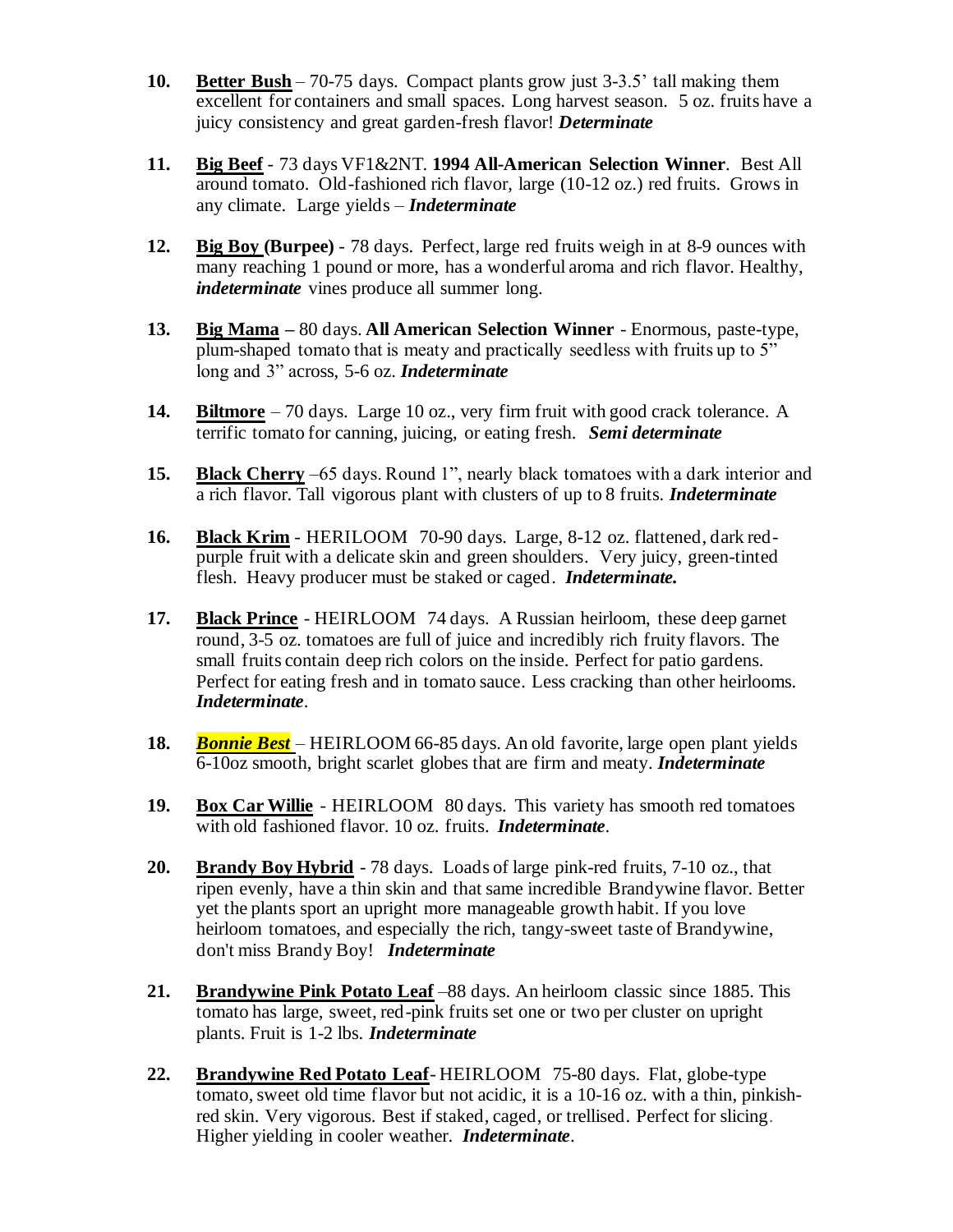- **23. Bulls Heart** *(Cuore de Toro)* HEIRLOOM 89 days. This Italian heirloom is abundant with 4", Oxheart type fruits on vigorous plants and are a colorful pinkish-red with a wonderful sweet flavor. Weighing in at 2 lbs. or more. *Indeterminate.*
- **24. Candyland Red** –55 days. **All-American Selection Winner.** Burst of flavor, long trusses of  $\frac{1}{2}$ " red oblong currant fruits (smaller than regular cherry tomatoes). Easy to harvest, mouth popping sweet. *Indeterminate*
- **25. Carolina Gold** –75 days. Large gold, round, meaty 10 oz. fruits. Flavor is sweet, mild, and low in acidity. Ripen uniformly on vigorous, widely adaptable plants. *Determinate*
- **26. Celebrity** 72 days VFNTAST **All-American Selection Winner**. Long popular variety with good flavor. Medium-large 8 oz., firm, red glossy tomatoes. *Determinate.*
- **27. Champion II** 65 days. VFNT Very sweet & meaty red fruits bred especially for sandwiches (10oz.).One of the earliest full size tomatoes. *Indeterminate.*
- **28. Chef's Choice Orange All American Selections Winner** This hybrid originated with the heirloom Amana Orange and retains that wonderful oldfashioned flavor while adding crack resistance and disease resistance. 9-12 oz. fruits are a bright orange color inside and out. *Indeterminate*
- **29. Cherokee Chocolate –** HEIRLOOM75 days. This 10 to 16 oz. mahoganycolored variety has excellent flavor and beautiful large fruit. Very productive plants are vigorous and yield a large harvest of chocolate-colored tomatoes with the ample size and wonderful flavor associated with Cherokee Purple. *Indeterminate.*
- **30. Cherokee Green** –HEIRLOOM 72 days. Medium-sized, green fruits weigh 8 oz. or more and show some yellowish-orange color on the blossom end when ripe. Flesh is full of bold, acidic, complex tomato flavor. Plants need to be staked for best performance. *Indeterminate.*
- **31. Cherokee Purple** HEIRLOOM 80 days. Burgundy colored fruit (10-12oz.) with green shoulder and delicious sweet flavor. Gel around seed stays green with deep burgundy flesh, a beautiful variegation that looks as good as it tastes. *Indeterminate*
- **32. Chocolate Cherry** 70 days. Appearing in clusters of 8 all over this compact vining plant, these miniatures ripen from green to lavender to richest mahogany. They have a fresh-grown flavor and are perfect for eating fresh or scattered on salads. *Indeterminate*
- **33. Cuore de Toro** *(Bull's Heart)* HEIRLOOM 89 days. This Italian heirloom, a huge, pink Oxheart type, weighs in at a gigantic 2 lbs. or more! Abundant, 4" fruits on vigorous plants are a colorful pinkish-red with a wonderful sweet flavor. *Indeterminate.*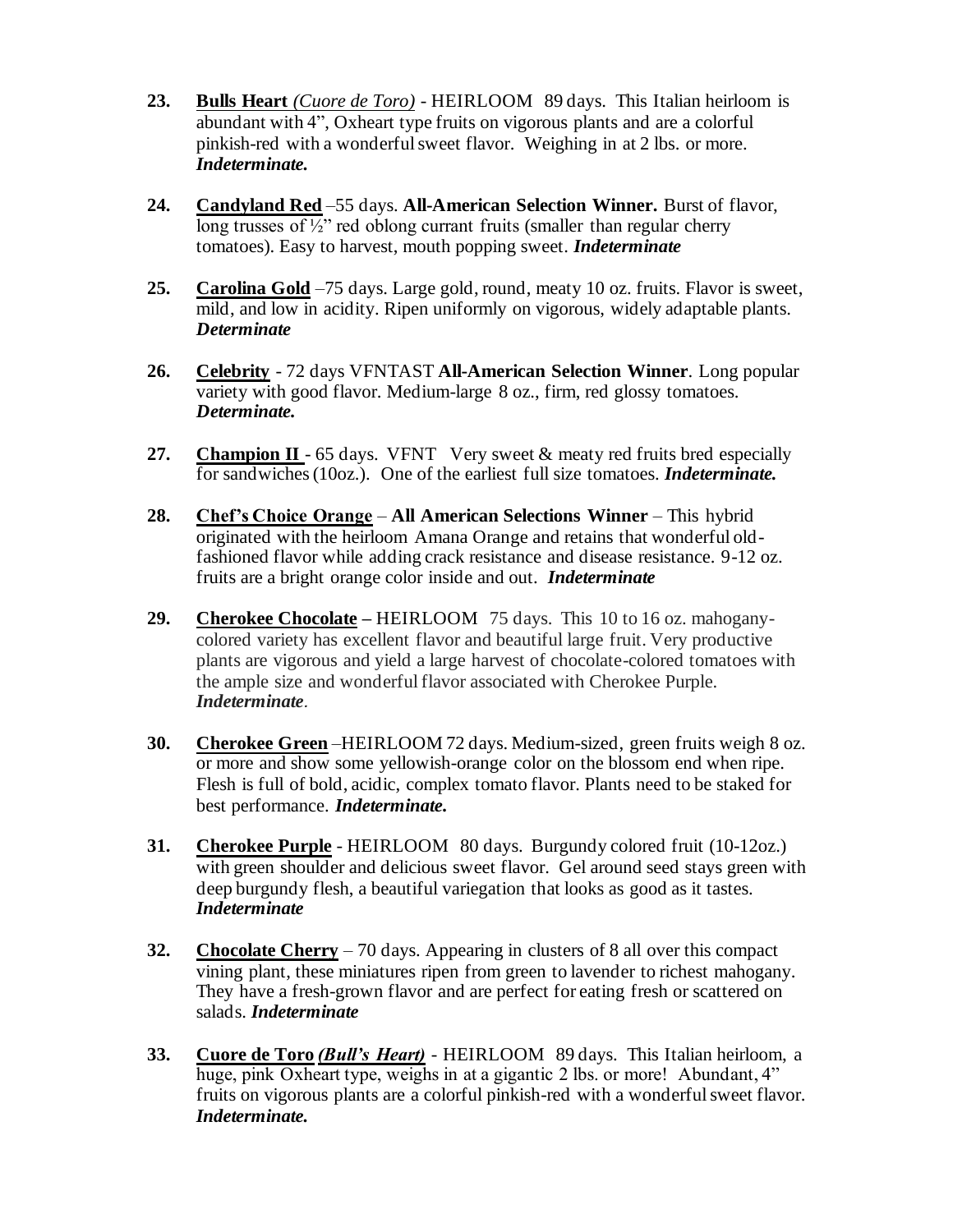- **34. Delicious** HEIRLOOM 77 days. VF Extra large (20 oz.) smooth red tomato, crack resistant great slicer. *Indeterminate.*
- **35. Druzba** HEIRLOOM 80 days. Bulgarian heirloom. Round 4" fruits, mature bright red with pink-gold shoulders. Great tart flavor. *Indeterminate*.
- **36. Dusty Cocktail** 70 days. Cocktail size oval to round 2 inch fruits, dark brick brown, nearly brown interior. Delightfully sweet. *Indeterminate.*
- **37. Early Girl** 57 days. VF1&2. Extra early full size (4-6 oz.) red slicing tomato meaty, firm texture & blemish resistant skin. *Indeterminate*
- **38. Eva's Purple Ball** HEIRLOOM 72 days. German heirloom. Round, dark purple-pink fruits that are blemish-free and weigh 4-6 oz. Very productive. *Indeterminate*.
- **39. First Lady III** 52 days. VFNTAST. 6 oz. crack resistant fruit. Very flavorful Disease resistant in cool or warm climates. An improvement on Early Girl. *Indeterminate.*
- **40. Fourth of July** *(Early Doll) -* 49 days from transplant. Vines with heavy yields 4 oz. red full flavored fruits. *Indeterminate.*
- **41. Fresh Salsa** 65-75 days. You can chop this salsa lover's tomato into tiny cubes and it will remain perfectly firm and solid yet also sweet. Plum-shaped and dripless, this tomato is meaty making it ideal for tasty salsas, bruschetta's and light Italian sauces. *Determinate* bushy plants are loaded with 4-5 oz. fruits.
- **42. Fried Green Tomato** –80 days. Very firm apple green to yellow tomato. Globe shaped weighing 6-7 oz. Plants set well throughout the entire season. *Indeterminate*
- **43. Gardener's Delight** –72 days. German bred prize winning red cherry variety producing bunches of 3/4" diameter fruits. Hardy vines bear until frost. Crack resistant. *Indeterminate.*
- **44. German Johnson -** HEIRLOOM 80 days. A large, prolific plant originating in Virginia and North Carolina that produces huge, pink, beefsteak type tomatoes often more than 1-pound. The flavor is excellent. One of the highest rated pinks for flavor and yield. *Indeterminate*
- **45. German Red Strawberry** HEIRLOOM 85 days. 3 ½" long, 10 oz. fruits that are shaped like strawberries. Delicious flavor. *Indeterminate.*
- **46. Gladiator** 72 days. Beautiful paste tomato plant resists Blossom End Rot and is shown to resist calcium deficiency from Pennsylvania to California. 8 oz. fruits are excellent for slicing and making sauce. *Indeterminate*
- **47. Golden Jubilee** HEIRLOOM 72 days. Large golden-orange round beefsteak tomato. **All American Selections Winner**. Heavy yields of 6-7 oz., smooth, globular fruit with a mild, non-acid flavor and a meaty thick-walled interior. Few seeds. Great for juice. *Indeterminate*.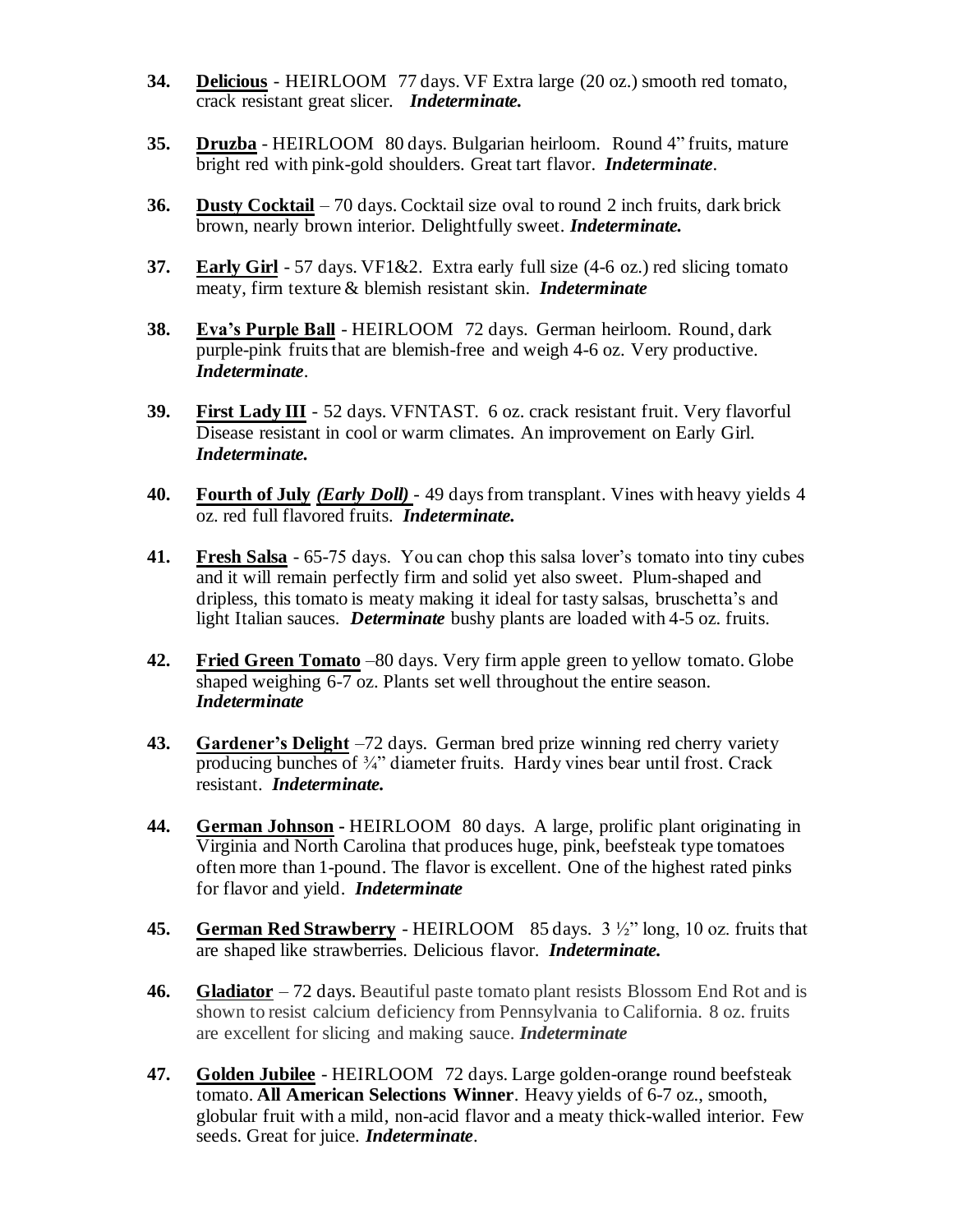- **48. Great White** HEIRLOOM 85 days. Large, white 10-12oz. beefsteak tomato with sweet flavor and lots of juice. Heavy foliage provides good protection against sunscald on the fruit. Low acid. *Indeterminate*
- **49. Green Grape** –70 days. Juicy grape-cherry tomato ripening yellow green, 1 oz. in size. *Determinate*
- **50. Green Zebra** HEIRLOOM 72 days. Green striped, 3-4 oz. fruits have a tangy flavor. Ripe when yellow blush emerges. Excellent for salads, sandwiches, pickling, and sauces. An heirloom variety from the USA. *Indeterminate*.
- **51. Health Kick** 72 days. The perfect saladette variety- healthy, fine-flavored, with fruits of the brightest red, thanks to the antioxidant lycopene. Health Kick has 50% more lycopene than your average tomato. Juicy, plum-shaped fruits weigh about 4 oz. *Determinate*
- **52. Heinz 1493** HEIRLOOM 70 days. VFA. Smooth, slightly flattened 6 oz. globes, Great for purees and sauces. *Determinate*
- **53. Hillbilly** HEIRLOOM 85 days. Ancient heirloom from West Virginia. Huge mild flavored beefsteak type fruits weigh 1-2 lbs. each. Colored a most unusually orange-yellow streaked & mottled in shade of red & pink. *Indeterminate*.
- **54. Hungarian Heart** HEIRLOOM 85 days. Huge pink oxheart tomatoes with very few seeds and area crack-resistant. Use for fresh eating, canning or sauces. *Indeterminate*
- **55. Husky Cherry Red** 65 days. Season-long production of outstanding fruits, 1" in size and featuring excellent flavor. Dwarf *indeterminate* habit makes it for small spaces and containers.
- **56. Ice** 65 days. 1 ½" ivory fruit with a melt in your mouth flavor. *Indeterminate*
- **57. Indigo Kumquat**  75 days. Tangerine-orange, oval shaped fruits with purple shoulders. Fruits are 1 oz. and grow in clusters of up to 8. *Indeterminate*
- **58. Indigo Rose** 80 days. Stunning 2 ½" jet black fruit with a dark red flesh. Very vigorous growing in clusters of 6-8 fruits. Allow fruits to fully ripen for best flavor; fruits are usually ready later in the season when they turn from shiny black to matte purple. *Semi-determinate* Good patio-container variety.
- **59. Iron Lady** F1– 75 days. 3-4 inch round red, 5 oz., fine flavored fruits. Compact plant is perfect for patio pots. *Determinate.*
- **60. Italian Sweet** HEIRLOOM 85 days. Huge, luscious red beefsteak tomatoes on tall plants can grow up to 2 lb fruits although most are about 1 lb. Potato leaf heirloom plants produce tomatoes with excellent sweet, juicy Italian flavor. This tomato stands out as exceptional for flavor and texture. Delicious! *Indeterminate*.
- **61. Jelly Bean Red Cherry** F1– 66 days. Bite-size ¾ oz. red grape tomato in clusters of 20-30. Very sweet flavor great for snacking or salads. *Indeterminate*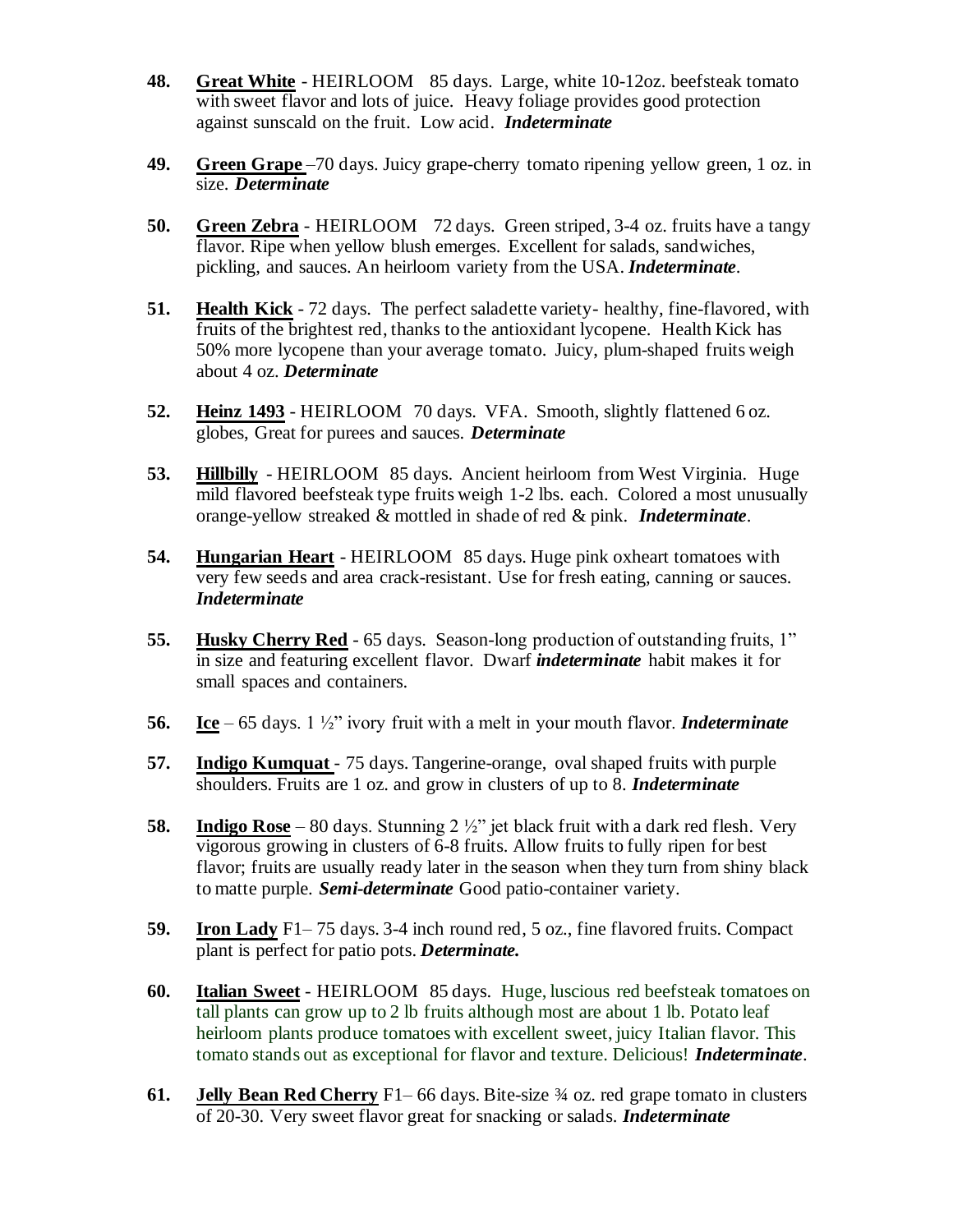- **62. Jersey Devil** HEIRLOOM 80 days. This prolific variety has 4-6" long, tapered red fruits shapes like banana peppers. The tomatoes are very meaty and sweet with few seeds—great for sauces, salsas, and just eating fresh. *Indeterminate.*
- **63. Jet Star** 72 days V. High yields of red, globe-shaped, 6-8 oz. fruit have great color and excellent flavor. Very low acid content. *Indeterminate.*
- **64. Jolly** 70-75 days. AAS winner, sweet meaty pink fruited cherry type. Exceptionally sweet, 1-1 ½ oz. fruits, not prone to cracking. *Indeterminate.*
- **65. Juliet Hybrid** 60 days. Clusters of 1-1.5oz., juicy, red elongated tomatoes on long, vigorous vines. Less cracking than other cherry types. **All-America Selections winner.** *Indeterminate.*
- **66. Kalman's Hungarian Pink** HEIRLOOM 85 days. Originally coming from Europe this 8oz. pink, oval shaped tomato has an outstanding, rich, sweet flavor. Fruit is meaty and can be used as a slicer as well as a large, juicy paste tomato. Produce well into the late season. *Indeterminate*
- **67.** *Kelloggs Breakfast* HEIRLOOM 80-90 days. Produces large pale orange beefsteak type fruit with rich flavor. One or two pound fruit. *Indeterminate*
- **68. La Roma III** 76 days. VFFNA One of the best "Italian-type" tomatoes. Excellent for making tomato puree, paste, and sauce. Big yields of 5-8oz. fruit on large, vigorous plants with excellent disease resistance. Larger fruit and healthier plants than the standard Roma. *Determinate.*
- **69. Lemon Boy** 72 days. Unique, 7 oz. lemon yellow color and a sweet tangy flavor. F1. Disease resistant. *Indeterminate.*
- **70. Marglobe** HEIRLOOM 72 days. Produces a huge crop of perfectly round, smooth, solid fleshed red tomatoes typically 8-10oz. An excellent tomato for slicing or canning. *Determinate.*
- **71. Mexico** HEIRLOOM 79 days. Very large, prolific plants that yield huge sets of 1-2 pound, slightly flattened, irregular-shaped, dark-pink beefsteak tomatoes with terrific bold, tomato flavors. Sweet, yet acidic. *Indeterminate*
- **72. Mighty Sweet** 55 days. These super-sweet little 2 oz. grape-type tomatoes are not only flavorful but also loaded with big time nutrition: high in flavonoids, vitamin C, beta-carotene, lycopene and other phytonutrients. This *determinate* grape tomato is a prolific producer of snack-ready fruit.
- **73. Mortgage Lifter** HEIRLOOM 82 days. This large, meaty, mild-flavored tomato has few seeds and is the perfect tomato-sandwich tomato. Plants bear pinkish-red, two and a half to four pound tomatoes all summer long. *Indeterminate*.
- **74. Mountain Magic** –65-70 days. Cherry-type tomato that ripens with a blush of black-purple when exposed to sunlight. Produces all season long. Very flavorful.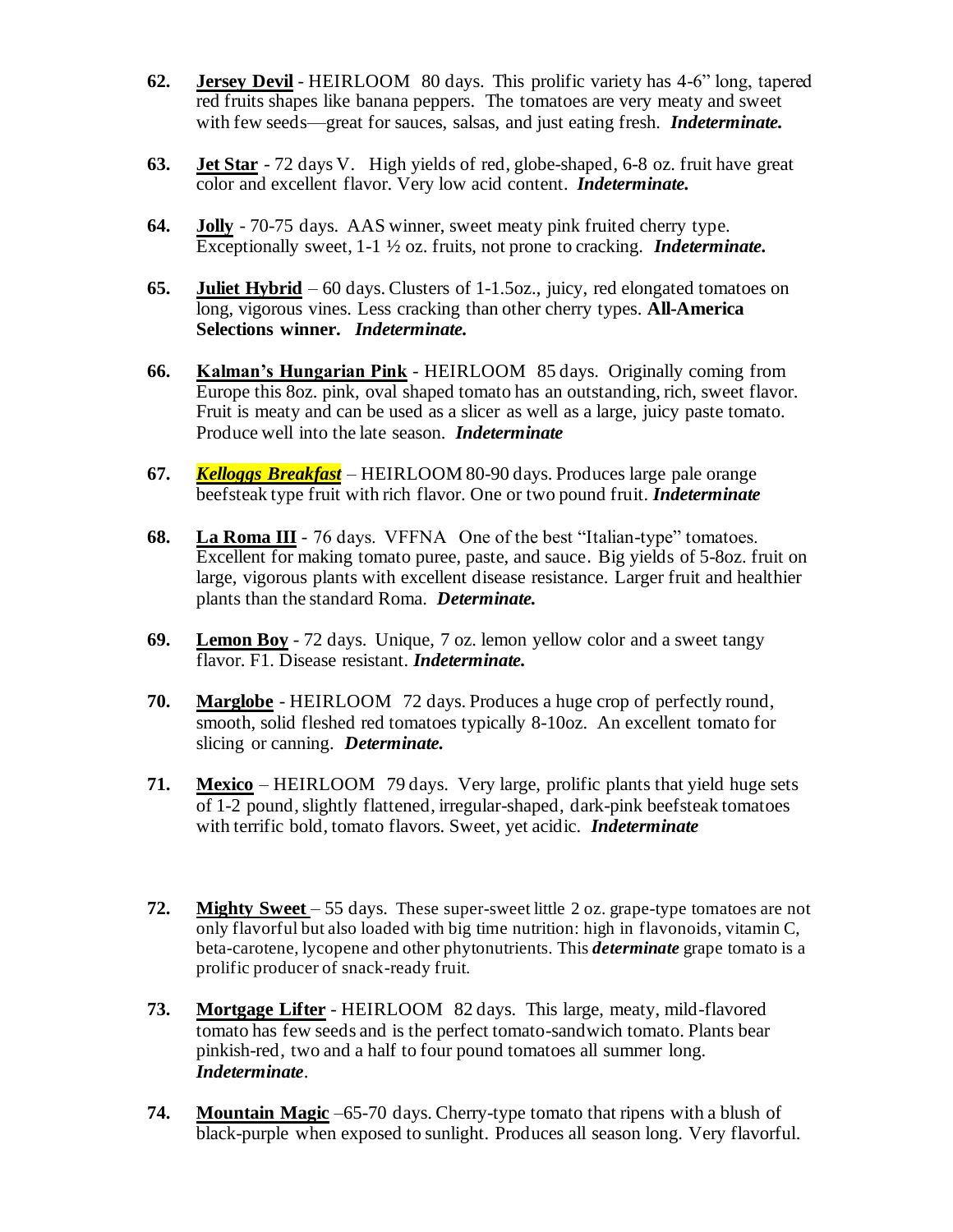Great in salads or eat fresh right off the plant. Best grown in ground with support. *Indeterminate*

- **75. Mountain Spring** F1– 70 days. 3 ½" round, red fruits stay firm and are crack resistant. *Determinate.*
- **76. Mr. Stripey (***Flame)* HEIRLOOM 80 days. Red & yellow striped beefsteak variety. 1 lb. fruits with mild flavor & low acid. *Indeterminate.*
- **77. Nature's Bites**-70 day.  $\frac{1}{2}$  to  $\frac{3}{4}$  oz Best tasting cherry tomato with exceptional sugar content outstanding flavor skin has grape tomato like texture that is crack resistant. Clusters up to 20 heavy yield of resistant to fusarium crown rot and root rot. *Determinate.*
- **78. Old Fashioned Goliath** –78 days. 13-16 oz., very tasty, firm, and flavorful with a deep red color. Good shelf life, crack resistant. *Indeterminate*
- **79. Old German** HEIRLOOM 75 days. Plant produces good yields of 2 lb goldenyellow tomatoes with red and pink stripes. It is very sweet with excellent flavor and is one of the best slicing tomatoes on the market. A Mennonite heirloom from Virginia, USA. Tomato lovers should add this variety to their garden. *Indeterminate.*
- **80. Opalka** HEIRLOOM 75 days. Poland heirloom. This is one of the best paste tomatoes because it makes sauce so good and sweet that you wouldn't even have to add flavoring to it. Tomatoes are large (5"), and shaped like a banana pepper. Fruit has very few seeds and is extremely meaty with a rich, sweet flavor. These tomatoes are good to eat fresh also. *Indeterminate*
- **81. Oxheart** HEIRLOOM 85 days. An old-fashioned heirloom favorite with heart-shaped pink fruit that weigh up to 1 pound. Very meaty flesh contains few seeds making this a favorite for slicing and for sandwiches. Good flavor and productivity. *Indeterminate*.
- **82.** *Paste Monster* 89 days. Giant 10oz ruffled red fruits, balanced sweetness and acidity, perfect for paste, crack resistant *Indeterminate*
- **83. Patio** F1 70 days. Great for containers. Dwarf plants produce medium-small, 3- 4 oz., red tomatoes. *Determinate.*
- **84. Persimmon** HEIRLOOM 80 days. Large, plump, golden orange fruit with great flavor and good eye appeal. *Indeterminate*.
- **85. Pineapple** HEIRLOOM 85 to 95 days. The best-tasting heirloom tomato. Pineapple is a beefsteak type with huge 2 lb. yellow-gold fruit often striped in red with fewer seeds and more solids. Very high-yielding. It has a strong Tomato aroma and fruity aftertaste. *Indeterminate.*
- **86. Pink Girl** 76 days. Plant produces good yields of very flavorful and juicy 8 oz pink tomatoes. Tomatoes turn pink when mature and have a very pleasant taste. Excellent in salads or sandwiches. Disease Resistant. *Indeterminate*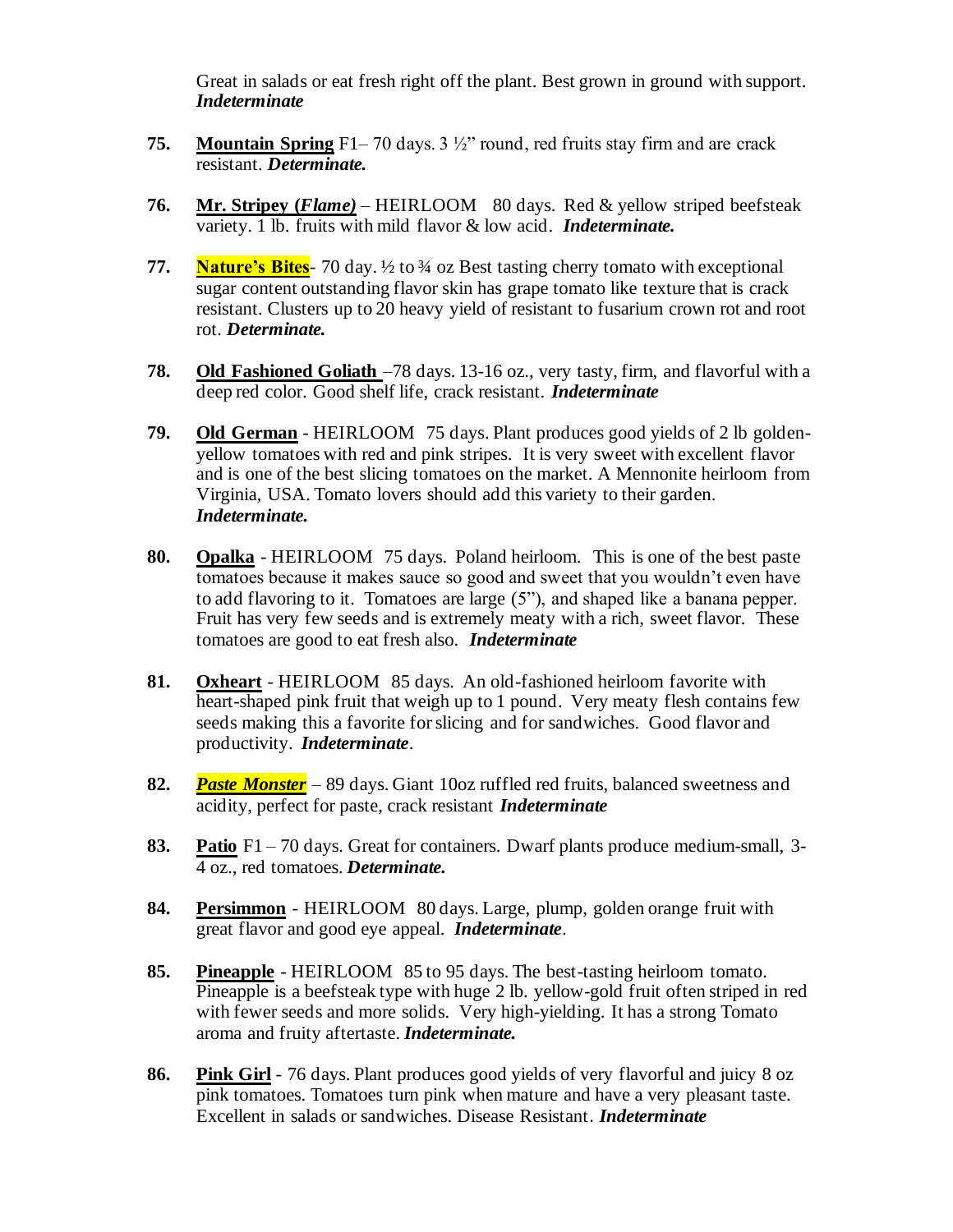- **87. Polish Linguisa** HEIRLOOM73 days. Huge 9 oz. sausage shape tomatoes. Delicious fresh or used for sauce. Heavy yields. *Indeterminate*.
- **88. Porterhouse Beefsteak** 80 days. Plump fruits from 2-4 lbs. each. The luscious flesh is deep red all the way through with just the right balance of meaty solids and succulent juice. Smooth texture and rich, old-fashioned flavor make this the greatest extra-large beefsteak. *Indeterminate.*
- **89. Pruden's Purple** HEIRLOOM 75 days. Large, dark pink fruit that mature quite early, with delicious flavor and good production. *Indeterminate*
- **90. Red Cherry Large** 72 days. An excellent salad tomato, with clusters of 5 on spreading, hardy vines, with dark green foliage. Full-season, high yields of deep scarlet, round, 1 to 1-1/4" diameter, flavorful fruits. Green fruits may be pickled, while ripe ones are used fresh or for preserves. *Indeterminate*
- **91. Red Grape** 75 days. F1. High-quality santa-type produces long clusters of 20 or more tasty, bright red baby grape tomatoes that are 1.25 x 0.75 inches. Crack resistant. *Indeterminate.*
- **92. Red Pear** HEIRLOOM 70 days. One of the rarest heirloom varieties grown today. Heavy yield of small (1oz.) red pear shaped fruits with few seeds. Perfect for salads, sauces or pickles. *Determinate*.
- **93. Red Zebra** 77 days. 2 ½" fruits that are fire engine red with yellow stripes. Very uniform and sweet. *Indeterminate.*
- **94. Reisentraube** HEIRLOOM 80 days. This German heirloom variety means "giant bunch of grapes". Bouquet-type blossoms turn into bunches of 30-40 small oval red fruit with pointed ends. Flavor is excellent, offering taste found in larger tomatoes. *Indeterminate*
- **95. Rocky** HEIRLOOM 75 days. This heirloom is an incredibly large paste tomato, with each meaty fruit growing to 6" long and weighing between 8 and 12 ounces. They have a very well balanced, full tomato flavor and are perfect for cooking into sauce, but delicious enough to eat fresh. *Indeterminate*
- **96. Roma** 75 days. Heavy crop of red pear-shaped (1.5-2.0oz.) fruits, meaty, perfect for sauces, pastes & ketchup. *Determinate*.
- **97. Rutgers** HEIRLOOM 75 days. Rutgers was developed by the Campbell Soup Company in 1928 from a cross of Marglobe and J.T.D. A short, bushy, compact, *determinate* tomato plant that yields 7 oz., dark-red tomatoes with thick walls that are loaded with delicious flavors. Excellent tomato for canning.
- **98. San Marzano** HEIRLOOM 70-80 days. Compared to the Roma Tomatoes with which most people are familiar, Marzano tomatoes are thinner and pointier in shape. The red flesh is much thicker with fewer seeds, and the taste is much stronger, sweeter and less acidic. (5-8oz.) Holds well on the vine and in storage. Extra-high solid content is perfect for canning. *Indeterminate.*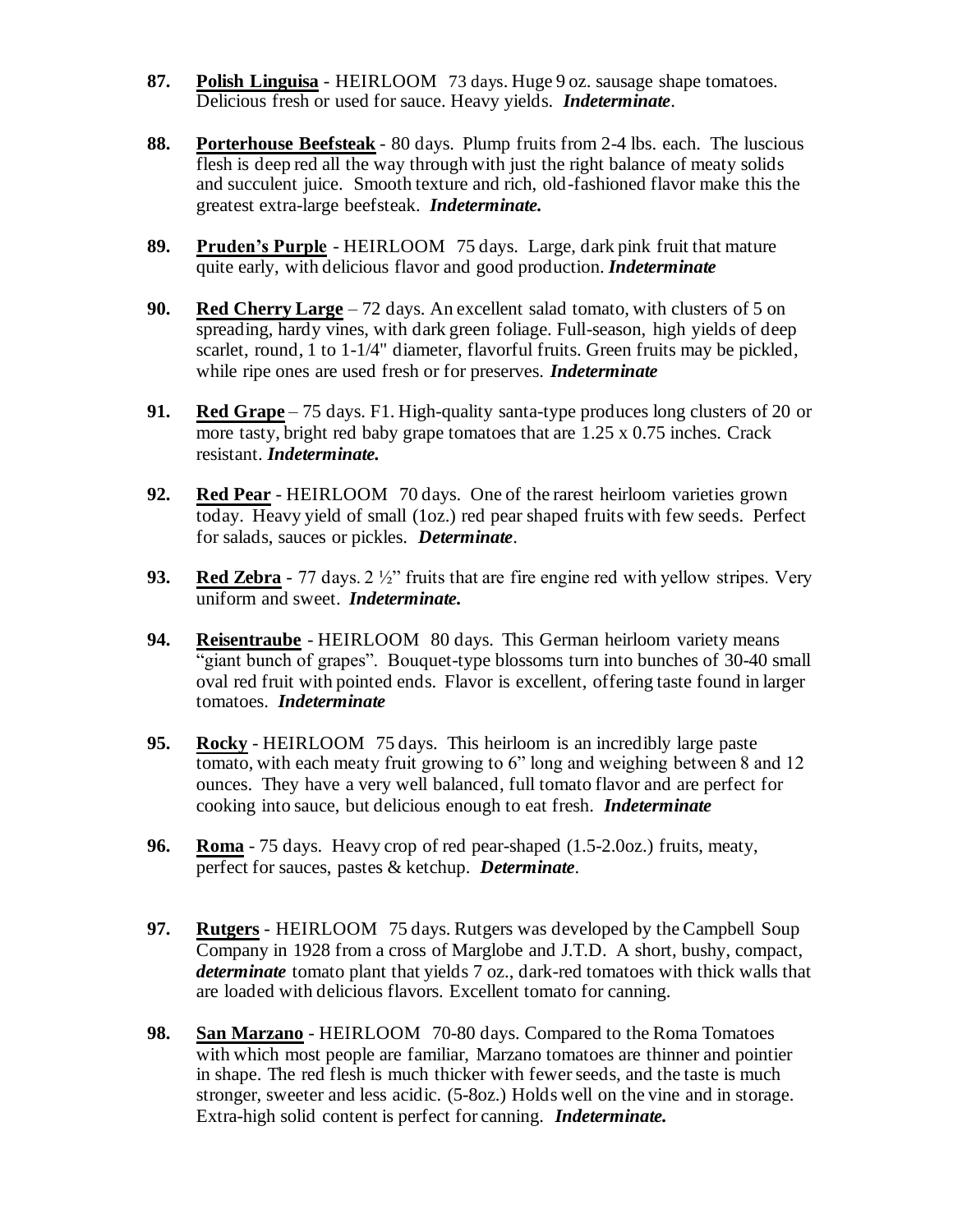- **99. Sausage** HEIRLOOM 75 days. Plant produces good yields of large 6" long red tomatoes. Very flavorful. Excellent for making ketchup, paste, and sauces. Also suitable for canning. *Indeterminate*
- **100. Sioux** HEIRLOOM 70 days. Incredible flavor and reliably large harvests even in hot weather. This red tomato has a flavor that's sweet yet tangy and full of vitamins. (6oz.) *Indeterminate*
- **101. Slabaugh's Famous Strawberry** HEIRLOOM Large meaty heart shaped pink tomato. Grows to 5-6' tall. Fruit averages 2.5 lbs. and is great sliced or used when canning. Heavy yields. *Indeterminate.*
- **102. Snow White** HEIRLOOM75 Days. Ivory-white 1 ½" fruits that ripen to pale yellow. Sweet flavor. A great snacking tomato or salad tomato. *Indeterminate.*
- **103. Stump of the World** –HEIRLOOM 80 days. Dark pink beefsteak fruit reach about one pound and grow on potato-leaved vines. Stump of the World is a bit smaller and more productive than Brandywine, but like Brandywine, offers outstandingly rich, complex flavor. *Indeterminate*.
- **104. Stupice** HEIRLOOM 53 days. A native of Czechoslovakia, where its extreme earliness, tolerance to cold, superior flavor and high yields have earned it worldwide attention. Averages 87 fruits per plant. Tomatoes (2 inches) have a sugary sweet flavor. *Indeterminate*
- **105. Sun Gold Hybrid** 65 days. Thin-skinned bite sized golden fruits, sweet & juicy; perfect for snacking. Exceptional yields of clustered tomatoes. One of the sweetest tomatoes. *Indeterminate*
- **106. Sunsugar** –62 days. Very sweet golden orange cherry, thin-skinned, 1-in. fruit has good crack resistance. *Indeterminate*
- **107. Super Fantastic**  70 days. Large, round red tomatoes all season long. 10 oz. tomatoes are juicy, meaty, and very flavorful. *Indeterminate*
- **108. Super Marzano Plus** F1–90 days. 5 oz. paste-type, red tomatoes with few seeds. Great for sauce. *Indeterminate.*
- **109. Super Sauce** Weighing in at 2-lbs., Super Sauce produces gallons of luscious, seedless sauce from a single plant harvest—one tomato fills an entire sauce jar. Super Sauce is delicious and versatile as a salad tomato, and is perfect for a meaty and tasty hamburger slice. Easy-to-grow, *Indeterminate,* disease-free plants yield a summer long supply of exquisitely-flavored marinara, sauce or use for slicing and salads.
- **110. Supersonic** 70 days VF. Big, red fruits with flavor, size and quality! Midseason fruits are firm, meaty, very large and slightly oblate in shape - smooth, with excellent resistance to cracking. *Indeterminate.*
- **111. Supersteak Hybrid** 80 dayF1. A favorite among home gardeners! Smooth skin and meaty texture make it perfect for sandwiches – one slice covers the whole thing. Up to 2 lbs. *Indeterminate*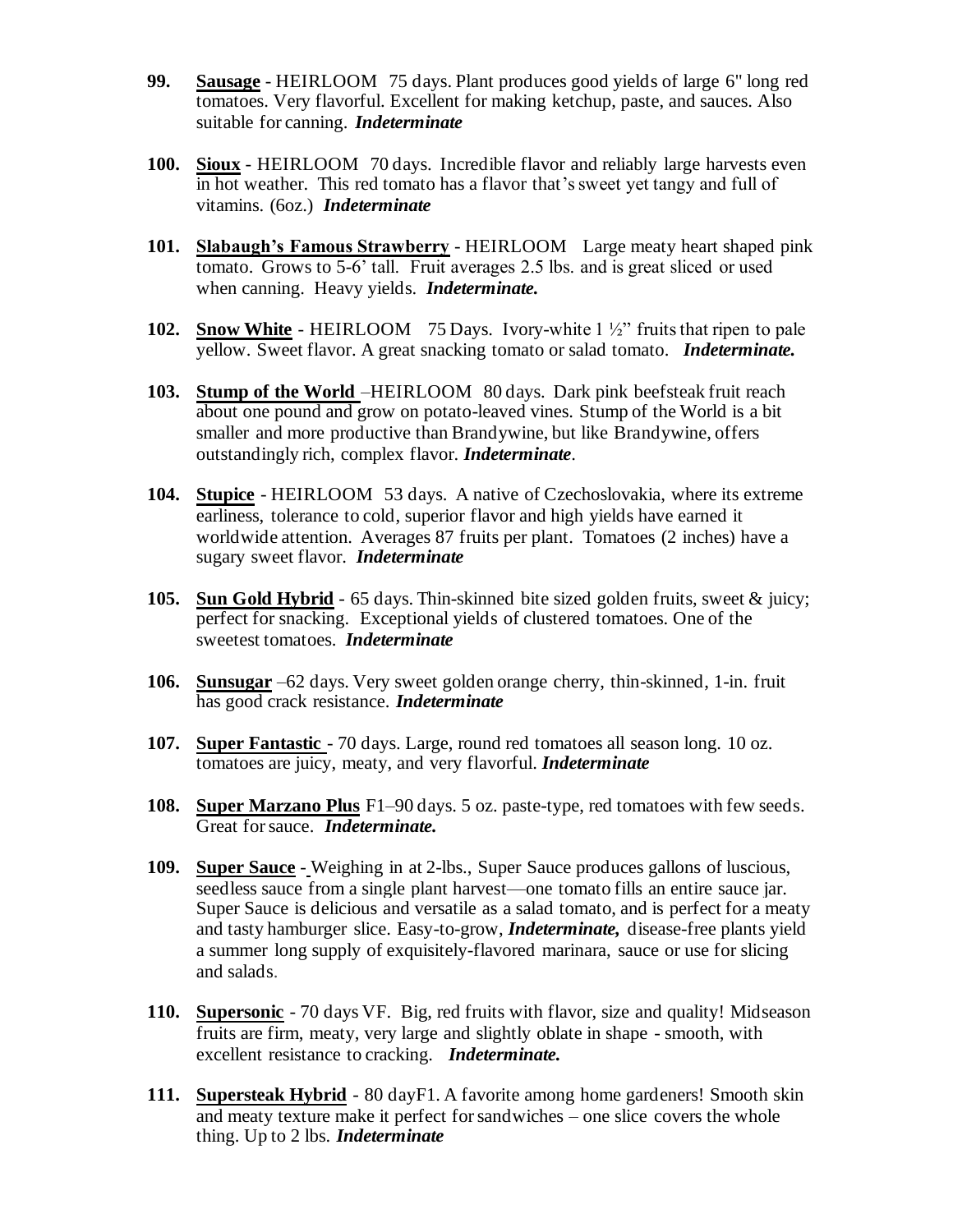- **112. Supersweet 100** 65 days. This hybrid plant produces long strands of 100 or more super-sweet cherry tomatoes, weighing about 1 oz. and measuring 1" each. Extra-high in Vitamin C. Bears fruit throughout the season. *Indeterminate*.
- **113. Sweet 100** 65 days. Bears 100 or more 1" sweet, red fruit smaller than cherry tomatoes – in clusters on long branches. *Indeterminate*
- **114. Sweet Chelsea** 64 days. Large cherry tomatoes all season long. Very sweet. Excellent for salads and snacks. Drought tolerant. Crack Resistant. *Indeterminate*
- **115. Sweet Million** 70 days. 1" red, really sweet, long clusters, resists cracking and disease better than Sweet 100. *Indeterminate*
- **116. Thessaloniki** HEIRLOOM 66 days. Great slightly acidic taste. 6 oz. fruits. Resists sun scald and cracking. *Indeterminate*.
- **117. Veranda Red Hybrid** 55 days. Dwarf bush tomato produces big yields of little red cherry tomatoes that are full of flavor. Grows 12" x 12". *Determinate.*
- **118. Very Cherry Cascade** 50 days. Cherry cascading red, for patio basket, 1 oz fruits all summer, well branched, high yield, sweet. *Determinate*
- **119. Viva Italia Hybrid** *-* 72 days Plant produces good yields of very flavorful and solid red plum shaped 3oz. fruit. Tomatoes turn deep red when mature. This variety is excellent for eating fresh, as well for canning & freezing, and making paste, sauce, and salsa. Disease Resistant: VFFNA, Bacterial Speck. *Determinate*.
- **120. White Queen** HEIRLOOM 85 days. Beefsteak-style fruit weighs to 10 oz. Some fruits have a pink blush or streaks that ripen to a pale creamy yellow. Great for gourmet salads or sandwiches. *Indeterminate*
- **121. Yellow Brandywine** HEIRLOOM 95 days. Large, yellow fruits are 1-1 ½ lbs. Rich and delicious flavor. *Indeterminate*
- **122. Yellow Pear** HEIRLOOM 78 days. This extremely old variety makes a vigorous plant, which bears enormous numbers of bright yellow, bite-sized fruit. The flavor is deliciously tangy. Perfect for summer party hors d'oeuvres. *Indeterminate.*

## Tomato – Husk Type